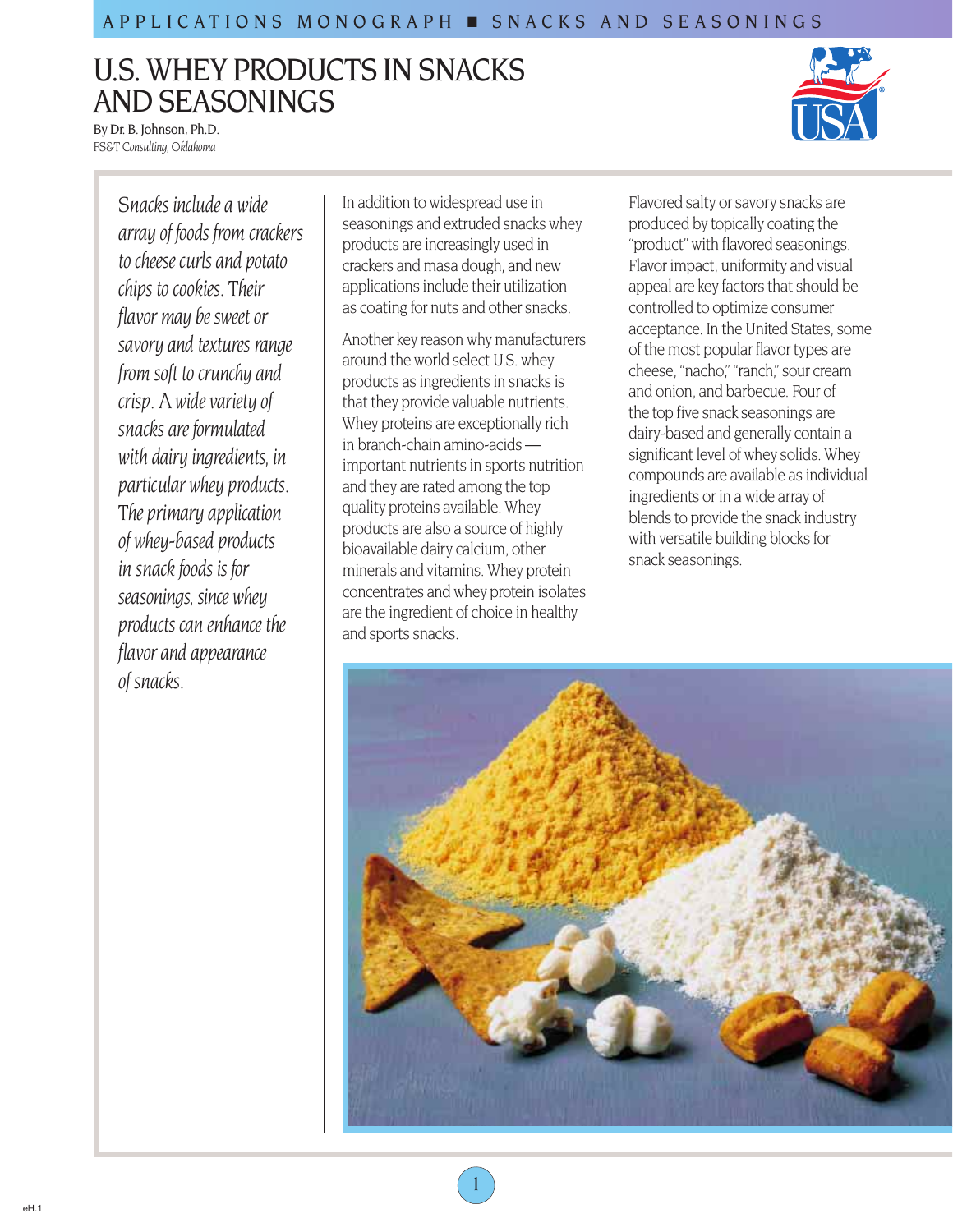# U.S. WHEY INGREDIENTS FOR SNACK MANUFACTURE

Sweet whey is obtained as a co-product of cheese manufacture. It can be dried to obtain dried sweet whey, or further processed and modified to obtain a wide range of functional ingredients that deliver unique benefits to snack manufacturers. U.S. suppliers offer a variety of whey protein concentrates, such as concentrates with 34% protein (WPC34), 50% (WPC50) and 80% protein (WPC80). Whey products with a protein content higher than 80% (typically 90%) are commercialized as whey protein isolates (WPI).

Acid whey powder is obtained during the production of cottage and ricotta-style cheeses. Minerals can be partially removed from whey prior to drying, yielding demineralized whey powders.

U.S. whey manufacturers also offer whey products with enhanced functionality such as high-gelling whey protein concentrates and whey-derived minerals, the latest being typically used for calcium fortification purposes.

# AN OVERVIEW OF WHEY PRODUCTS FUNCTIONS IN SNACKS

*Flavor carrier and volume agent* Sweet whey is an ideal clean, low-flavor carrier that blends very well with cheese powders, other savory flavors and oleoresins. Whey products increase the volume of snack seasonings and

provide uniform coating with excellent visual appeal. The non-hygroscopic properties of whey-containing seasonings are important for non-caking effect and quality preservation.

The use of whey products can help extend shelf-life and preserve functionality in some applications by physically separating some reactive components from each other.

# *Flavor enhancement*

The flavor of sweet whey is highly compatible with dairy powders. Whey ingredients deliver a bland, slightly sweet flavor, that enables other flavors to develop to their full potential. In addition, the lactose present in whey ingredients reacts with proteins during baking or frying to produce flavor compounds and fragrant volatile compounds that increase consumer appeal.

## *Texture Modification*

Co-drying with cheese blends and other dairy powders commonly used in seasonings, (buttermilk, nonfat milk, sour cream, etc) produces a smoother mouthfeel in the seasoning. Whey protein concentrates provide structure in baked snacks through the formation of heat-set irreversible gels. Gel strength improves with increased protein concentration. In cereal bars, moisture binding and stickiness control can be provided with macromolecules like proteins. A softer, moister chewy bar may be obtained.

#### *Increased nutritional value*

Whey proteins can deliver exceptional nutritional value to baked snacks. High quality whey proteins contain the right proportion of all the amino-acids required for a healthful diet. Whey proteins are also a significant source of calcium.

# WHEY PRODUCTS IN CHEESE BLEND SEASONINGS

Dairy powders used in snacks are almost exclusively spray-dried. Cheeses, sour cream, cream cheese and various dry milk powders are dried in this fashion. The process is similar for all, but emulsifying salts and extenders are sometimes added to fat-containing seasonings when needed. Emulsifying salts such as citrates and phosphates are added to condition the cheese protein and to form an emulsion of the dairy fat. This smooths the texture and prevents oiling-off of the cheese powder. When well-aged cheeses or vegetable oil are used, additional functional protein such as WPC34 or sweet whey can be added to aid in the emulsification and drying process. The emulsifying salts, water and cheese are blended and heated to sterilization temperatures, homogenized and spray dried to produce a cheese powder. The resultant product has a moisture level of around 4%, providing good storage, quality and stability.

Depending on the target use of the cheese powder, manufacturers produce cheese powders with a range of cheese solids ranging from high (95%), moderate (more than 50%) to low, (less than 50% cheese solids). Cheese powders are formulated with other dairy ingredients such as whey, buttermilk, skim milk solids, flour, maltodextrin and dextrose, depending upon the application and end-user needs. Sweet whey and whey protein concentrates act as cost-efficient flavor carriers and enhancers.

#### **Typical composition of whey ingredients**

|                      | Sweet whey    | <b>Acid whev</b> | WPC34      | <b>WPC50</b> | WPC80       | <b>WPI</b>  | Demineralized whey |
|----------------------|---------------|------------------|------------|--------------|-------------|-------------|--------------------|
| Protein              | $11 - 14.5\%$ | $11 - 13.5\%$    | 34-36%     | 50-52%       | $80 - 82\%$ | $90 - 92\%$ | $11 - 15%$         |
| Carbohydrates        | 63–75%        | 61-70%           | 48-52%     | 33-37%       | $4 - 8%$    | $0.5 - 1\%$ | 70-80%             |
| Lipids               | 1–1.5%        | $0.5 - 1.5\%$    | $3 - 4.5%$ | $5 - 6%$     | $4 - 8%$    | $0.5 - 1\%$ | $0.5 - 1.8\%$      |
| Calcium <sup>*</sup> | 600 mg        | 1,950 ma         | 540 mg     | 500 mg       | 640 mg      | 600 mg      | 80 <sub>mg</sub>   |

\*Average value. Please consult your supplier for typical range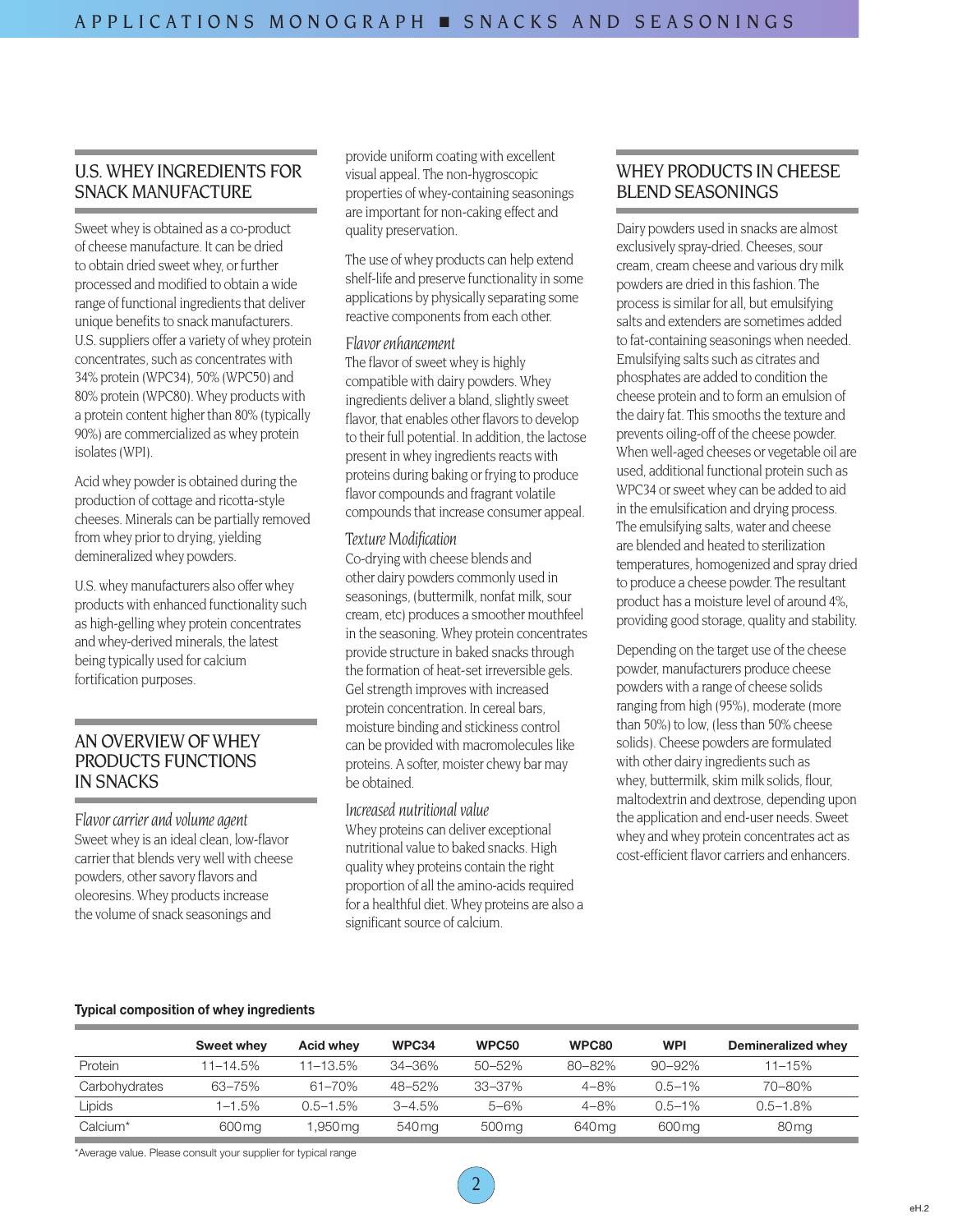# APPLICATIONS MONOGRAPH ■ SNACKS AND SEASONINGS

#### **3Cheese blend seasonings**

| Ingredient             | <b>High Cheese</b> | <b>Blended</b> | "Economy"  |
|------------------------|--------------------|----------------|------------|
| Cheese                 | $>90\%$            | 70%            | < 50%      |
| Sweet Whey             | 4%                 | $10 - 20%$     | $20 - 35%$ |
| Acid whey              | 3%                 | 5%             | 5%         |
| WPC34                  | 3%                 | 3%             | 5%         |
| Enzyme modified cheese |                    | $1 - 2%$       | $1 - 3%$   |

This formula is provided for demonstration purposes and as a starting point for product development efforts. Adjustments may be required. Please check local regulations for the use of product names and specific ingredients.

# APPLICATION OF SEASONINGS TO SNACK FOODS

The majority of snack flavorings are applied topically. In a limited number of products, flavorings or flavorful ingredients such as cheese, are added to the snack formulation prior to cooking. In addition topical seasonings are used to provide the initial flavor impact that complements the internal base flavor. Topical seasonings are applied to snacks primarily by one of three methods: (1) dusting or dry coating, particularly for fried snacks, (2) spraying onto the snack surface of a flavoring blend suspended in vegetable oil and, (3) oil spraying of baked products followed by the dusting of seasonings.

The formula to the right is an example of a sour cream and onion seasoning for potato chips. The flavoring is dusted directly onto the chips while they are hot after emerging from the fryer. The surface coating of oil is essential for the coating to adhere. Pickup (coating level) is targeted at 6-8% by weight of the finished product. Salt levels must be considered to balance desired salt levels of 1.5 – 2.0 % with the required flavor intensity. Adjustments must be made on pre-salted chip applications to give adequate coverage for appearance and not exceed salt targets. This formula is a cost-reduced formula which uses sweet whey powder to extend sour cream powder and enhance flavor. This formulation can be used on fabricated potato chips, extruded potato sticks and snack crackers, for example.

The other formula presented is for a topical "Ranch" seasoning blend for unsalted tortilla chips. A recommended application level of 8% gives good color contrast on a

darker chip, relative to potato chips. The whey solids complement and enhance the buttermilk and cheese solids, yielding a mild milky flavor. This formula uses three cost-efficient carriers (whey, maltodextrin and corn starch) to add volume and allow for higher usage: the highly visible seasoning adds consumer appeal. The particle size of all the ingredients must be very fine to get good adherence to the lower oil content of tortilla chips.

#### **Sour Cream and Onion Seasoning for Potato Base Snack**

| Ingredient           |         |
|----------------------|---------|
| Sour cream powder    | 25.0%   |
| Sweet whey powder    | 25.0%   |
| Skim milk powder     | 10.0%   |
| Salt                 | 12.0%   |
| Dextrose             | 10.0%   |
| Onion, dried         | 10.0%   |
| Monosodium glutamate | 5.0%    |
| Parsley, dried       | 1.5%    |
| Citric acid          | 1.0%    |
| Free flow agent      | $0.5\%$ |

#### **"Ranch" Seasoning for Corn-based Chips**

## **Ingredient**

| Salt, flour                   | 20%  |
|-------------------------------|------|
| Whey solids                   | 12%  |
| Buttermilk solids             | 16%  |
| Maltodextrin                  | 10%  |
| Cornstarch                    | 10%  |
| Shortening powder             | 5%   |
| Dextrose                      | 6%   |
| Tomato powder                 | 3%   |
| Cheese solids                 | 2%   |
| Monosodium glutamate          | 5%   |
| Onion powder                  | 3.5% |
| Garlic powder                 | 1.2% |
| Flavors                       | 1.0% |
| Lactic acid                   | 1.0% |
| Citric acid                   | 0.8% |
| Parsley                       | 1.5% |
| Paprika                       | 0.5% |
| Anticaking agent              | 0.5% |
| Buffers, di-sodium phosphates | 1%   |

These formulas are provided for demonstration purposes and as a starting point for product development efforts. Adjustments may be required. Please check local regulations for the use of product names and specific ingredients.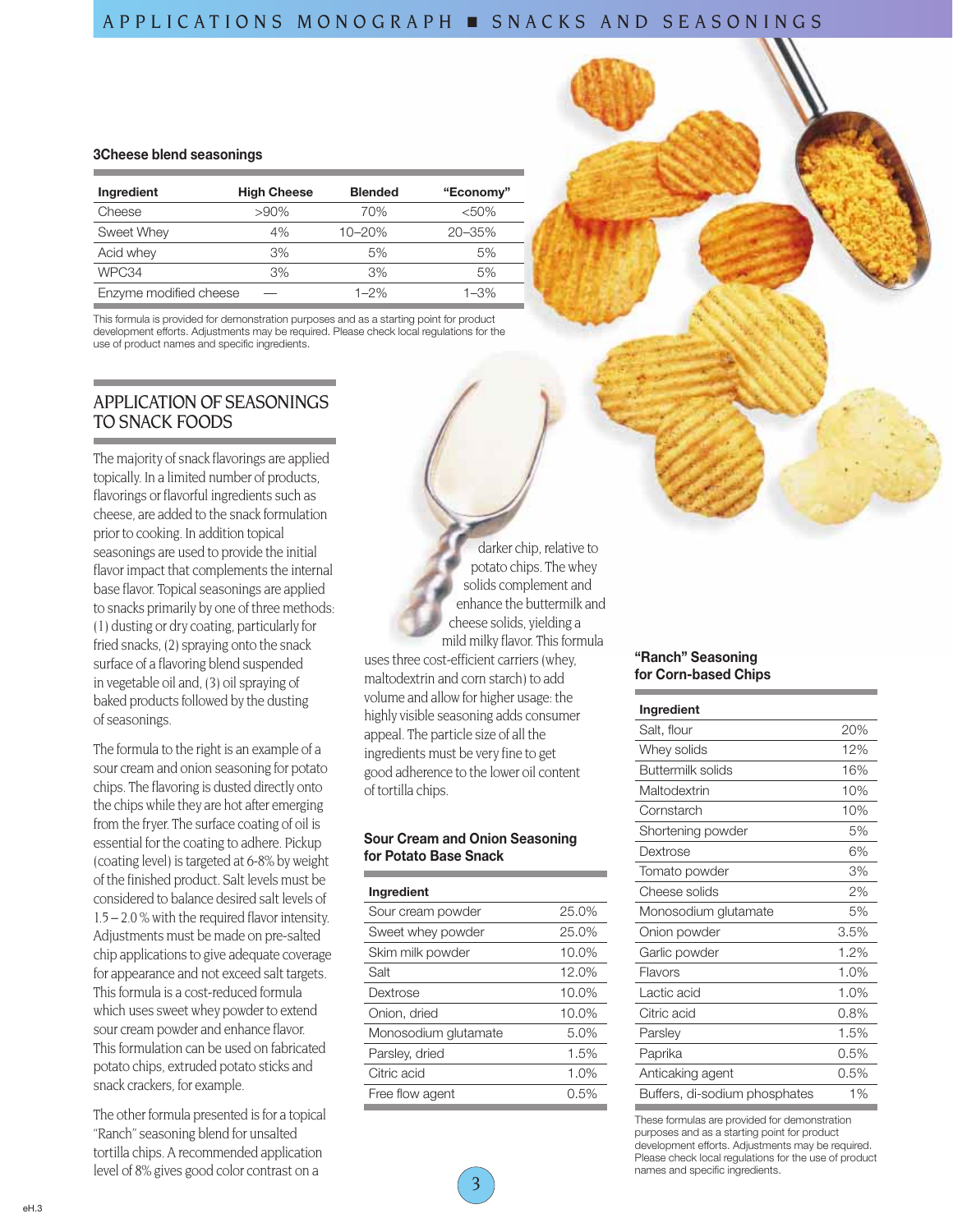Tortilla and corn chips have unique flavors of their own and stronger-flavored seasonings are needed to adequately flavor corn-based chips. "Nacho" and "Ranch" flavors are the most commonly used because of their high consumer acceptance. Higher color and coating levels are often necessary to increase consumer appeal. Three variations for a "Nacho" seasoning for tortilla chips are presented. Formulations B and C use dried acid whey and enzymemodified flavors to minimize cost.

These seasonings can be used at 6-8% on tortilla chips while still hot, using dusting or tumbling for uniform coating. An oil slurry can be used for popcorn or corn-based collets. Cracker dough usage is 8-10% of the flour weight, while cracker fillings will require 30-35% of the filling weight. Baked snack crackers can be sprayed with oil before salt and seasonings are added to increase coating adhesion.

## **"Nacho" flavorings for corn and tortilla chips, popcorn and crackers**

|                                 |      | Formula (%) |      |
|---------------------------------|------|-------------|------|
| Ingredients                     | A    | в           | C    |
| Romano cheese powder            | 35   | 29          | 26   |
| Parmesan cheese powder          | 10   | 10          | 10   |
| Cheddar cheese powder           | 5    | 5           | 5    |
| Salt, flour                     | 18.9 | 18.9        | 18.9 |
| Maltodextrin                    | 18.1 | 18.1        | 18.1 |
| Tomato flavor                   | 5    | 5           | 5    |
| Acid whey                       |      | 5           | 8    |
| Monosodium glutamate            | 3    | 3           | 3    |
| Onion powder                    | 1.5  | 1.5         | 1.5  |
| Romano (enzyme modified) flavor |      |             |      |
| Citric acid                     | 1    | 1           |      |
| Mustard powder                  | 1    | 1           | 1    |
| Garlic powder                   | 0.5  | 0.5         | 0.5  |
| Yellow coloring                 | 0.7  | 0.7         | 0.7  |
| Red pepper                      | 0.3  | 0.3         | 0.3  |

This formula is provided for demonstration purposes and as a starting point for product development efforts. Adjustments may be required. Please check local regulations for the use of product names and specific ingredients.

> Cheese seasonings for extruded snacks are typically applied as a suspension in an oil slurry. The seasoning is sprayed onto the product-giving a more uniform and tightly bound surface coating. Such seasoning is used on popcorn, expanded, extruded snack and related products. Three different formulations are presented. Blends A and B are traditional blends, with B as a cost-reduced formulation where whey solids and enzyme modified cheese flavor replace 15% of the cheese. These can be used as an oil suspension on cheese "curls" (extruded snacks) with a pick-up of 30-35% by weight. Blend C is a cost-reduced formulation that uses whey, enzyme-modified cheese and various flavor enhancers. It can also be suspended in vegetable oil (one part to two parts oil), and the recommended application rate is 30-35% by weight.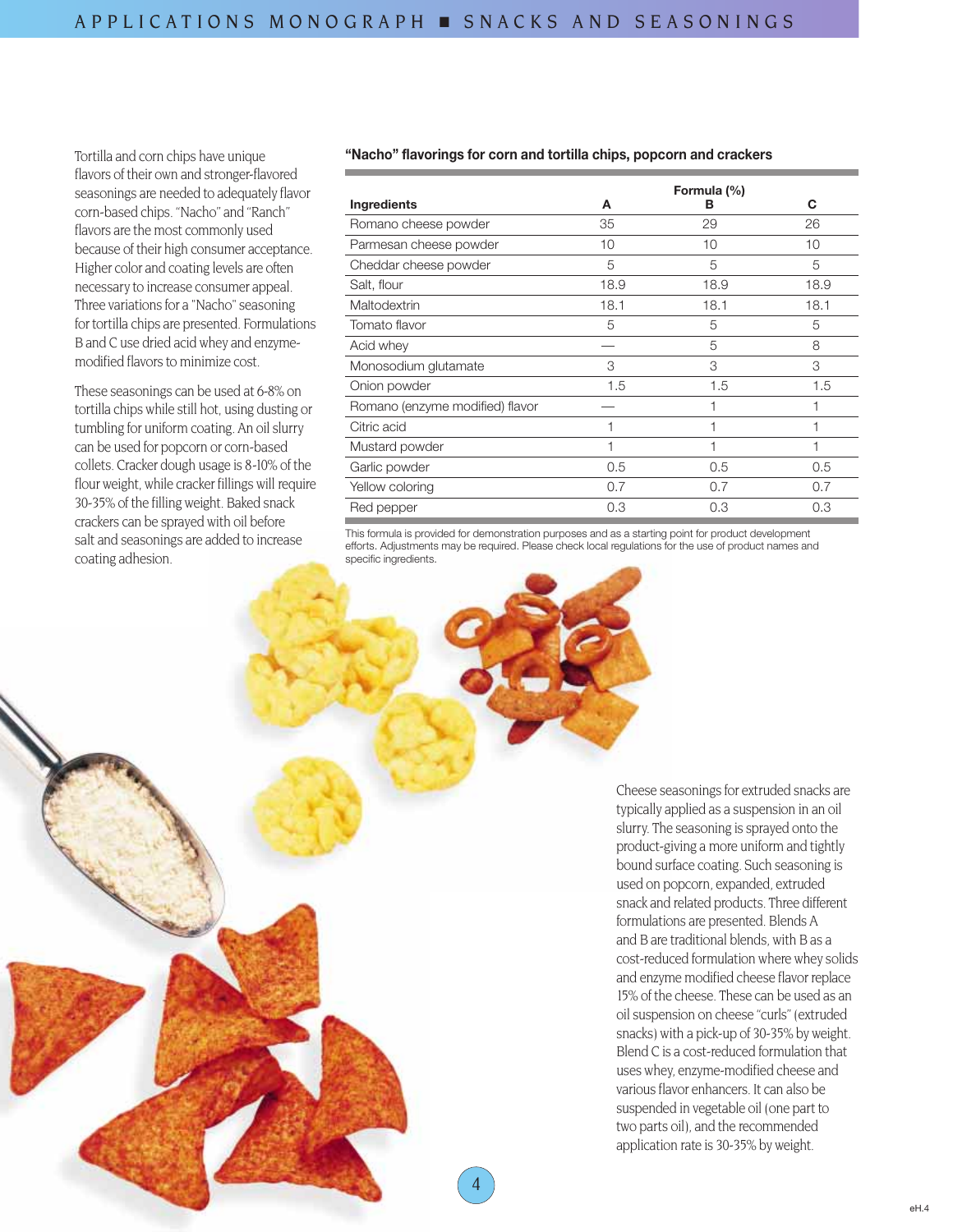Whey products are multi-functional ingredients in co-extruded snacks. A sweet chocolate-flavored filling with a wheat based outer shell and a savory corn-based outer with a cheese filling formulations are presented. In the outer shell of both snacks, WPC34 is used to partially replace other solids. In the fillings whey acts as dairy flavor source and a cost-effective ingredient. Filled pretzels are an example of cheese-filled co-extruded snacks.

# **Co-extruded snacks formulations Savory Snack**

| Ingredient       |     |
|------------------|-----|
| Corn meal        | 80% |
| Wheat Bran       | 10% |
| Skim milk powder | 5%  |
| WPC34            | 3%  |
| Salt             | 1%  |
| Filling          |     |
| Cheese powder    | 24% |
| Vegetable oil    | 30% |
| Shortening       | 14% |
| Corn starch      | 10% |
| Skim milk powder | 10% |
| Whey powder      | 10% |
| Salt             | 2%  |

These formulas are provided for demonstration purposes and as a starting point for product development efforts. Adjustments may be required. Please check local regulations for the use of product names and specific ingredients.

#### **Sweet Snack**

| Ingredient         |     |
|--------------------|-----|
| <b>Wheat Flour</b> | 70% |
| Sugar              | 20% |
| Skim milk powder   | 6%  |
| WPC34              | 3%  |
| Salt               | 1%  |
| Filling            |     |
| Powdered Sugar     | 50% |
| Vegetable oil      | 21% |
| Shortening         | 11% |
| Corn starch        | 11% |
| Cocoa powder       | 7%  |
|                    |     |

#### **Cheese seasonings for extruded snacks**

|                                |      | Formula (%) |      |
|--------------------------------|------|-------------|------|
| Ingredient                     | A    | в           | C    |
| Cheddar cheese powder          | 80.0 | 68.0        | 15.0 |
| Whey solids                    | 8.5  | 19.5        | 25.0 |
| Buttermilk solids              |      |             | 15.0 |
| <b>Maltodextrins</b>           |      |             | 12.5 |
| Dextrose                       |      |             | 8.0  |
| Salt, flour                    | 6.2  | 6.2         | 8.0  |
| <b>MSG</b>                     | 4.0  | 4.0         | 4.0  |
| Torula yeast                   |      |             | 3.0  |
| Autolyzed yeast                |      |             | 3.0  |
| Lactic acid                    | 0.3  | 0.3         | 1.0  |
| <b>EMC</b> flavor              |      | 1.0         | 1.5  |
| Encapsulated butter flavor     | 1.0  | 1.0         | 1.0  |
| Disodium phosphate             |      |             | 0.8  |
| Disodium inosinate & guanylate |      |             | 0.2  |
| Yellow coloring                |      |             | 1.0  |
| Flow/anticaking agent          |      |             | 1.0  |

## *Procedure*

Mix dry ingredients thoroughly and blend with vegetable in ratio of 1 part to 2 parts oil. Spray uniformly on cheese curls or other extruded snack.

5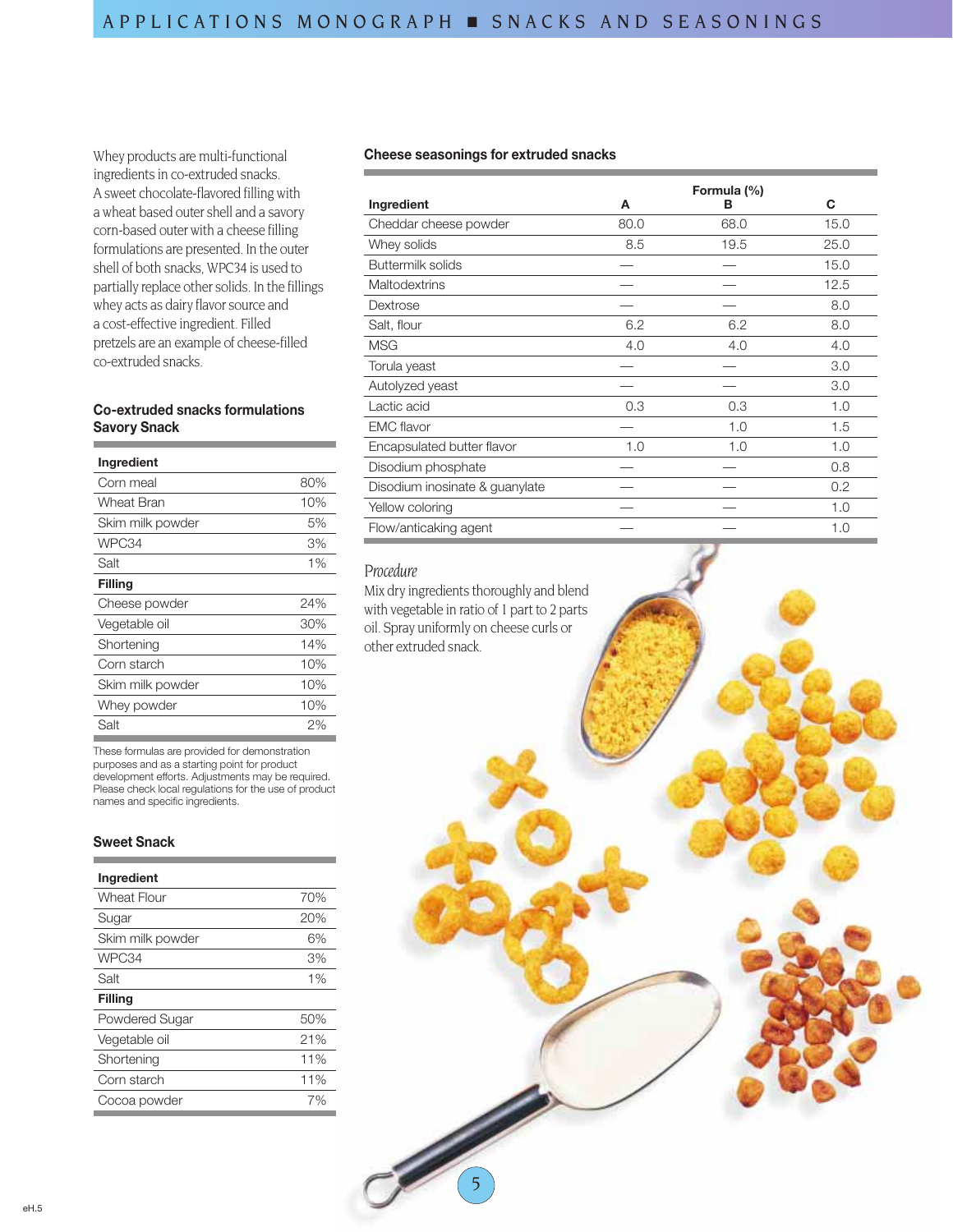# SPORTS NUTRITION PRODUCTS AND FORMULATIONS WITH U.S. WHEY PROTEINS



# Whey products in sweet snacks

Sweet whey and whey protein concentrates are widely used in sweet and baked snacks. Such snacks included cereal bars (granola, muesli, rice), a wide variety of cookies, biscuits and wafers as well as nutrition, sport and candy bars.

In general, whey products are used because of the mild and smooth dairy flavor they provide. In baked snacks, a typical usage level of 5% (flour basis) is recommended for achieving the functional benefits of whey products. Crust color and gloss are typically improved with the addition of whey and dough stiffness or stickiness reduced. Whey protein concentrates and isolates are also used as partial replacement of egg white or

gelatin and as gelling/ binding agents. Whey ingredients are multi-functional and cost-efficient.

In confections such as nougat and malted milk balls, the aeration properties of whey proteins help control ingredient costs. The protein network within the foam structure helps stabilize the final aerated product. In the syrup or continuous phase of the confection, the protein network surrounds each of the air cells and prevents collapse. Whey protein concentrates are also used in toffee, caramel, fudge and other confections as a partial casein replacement.

## **Whey products usage and benefits in snack applications**

|                     | <b>Typical Usage Level %</b> |                  |                              |                    |                                                                          |
|---------------------|------------------------------|------------------|------------------------------|--------------------|--------------------------------------------------------------------------|
| Product             | Sweet whey                   | <b>Acid whey</b> | WPC34                        | Demineralized whey | <b>Benefit</b>                                                           |
| Cheese blends       | $5 - 30%$                    | $0 - 10%$        | $0 - 5%$                     |                    | Cost control<br>Functionality<br>Flavor carrier                          |
| Cheese powder       | $0 - 20%$                    | $0 - 2%$         | $0 - 3%$                     |                    | Cost control<br>Functionality<br>Mild dairy flavor                       |
| Seasonings          | $0 - 50%$                    | $0 - 8%$         | $0 - 5%$                     |                    | Cost control<br>Flavor carrier<br>Mild dairy flavor<br>Effective coating |
| Savory crackers     | $0 - 4%$                     | $0 - 2%$         | $0 - 4%$                     |                    | Color development<br>Texture modification<br>Cost control                |
| Milk chocolate*     |                              |                  | $0 - 5%$                     | $0 - 5%$           | Flavor development<br>Mild dairy flavor<br>Cost control                  |
| Compound coatings*  |                              |                  | $0 - 20%$                    | $0 - 20%$          | Flavor development<br>Color development<br>Cost control                  |
| Granola bars, chewy | $0 - 3%$                     |                  | $0 - 3%$<br>WPI also<br>used | $0 - 3%$           | Cohesiveness<br>Egg, gelatin replacement<br>Flavor contribution          |
| Caramel*            | $0 - 4%$                     |                  | $0 - 7%$                     | $0 - 4\%$          | Texture improvement<br>Color development<br>Flavor development           |
| Biscuits, cookies** | $>5\%$ fb                    |                  | $>5\%$ fb                    | $>5\%$ fb          | Texture improvement<br>Color and flavor development<br>Mild dairy flavor |

\*For additional information and formulations, please consult our monograph: Whey products in Confections.

\*\*For additional information and formulations, please consult our monograph: Whey products in Baked goods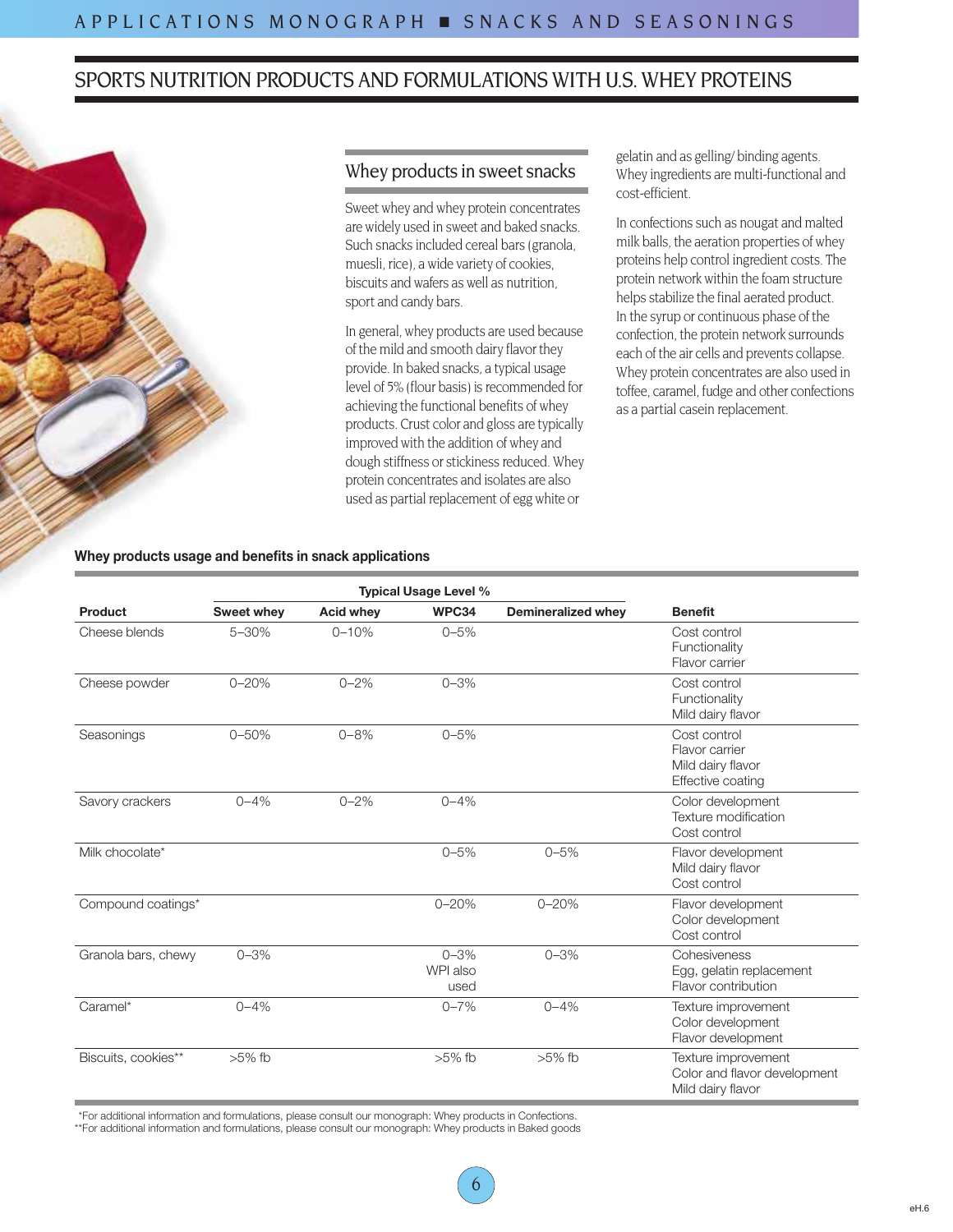# QUESTIONS AND ANSWERS



- *Q. Is it recommended to use only one type of cheese seasoning on all varieties of cheese-flavored snacks?*
- A. The flavor requirements vary with the snack background flavor so it is preferable to use different types of cheese flavorings. Stronger flavor types and different profiles complement corn or tortilla chips better than potato chips for instance. Rice-based snacks may also require a different flavoring. Pre-salted chips will require a different coating level and formula to account for the salt already present. In addition, children or adults may have different flavor preferences. In general, children prefer mild cheese flavors and like the slightly sweet dairy flavor of whey. Adults often have a preference for snacks with high seasoning levels and the use of whey products is critical to carry and extend the cheese flavor, thereby maximizing the visual appeal of the product.

## *Q. Will the use of whey modify the nutritional profile of my product?*

A. Whey protein concentrates contain significant levels of high-quality proteins and minerals such as calcium. Depending upon the level of usage, formulations with whey products may contain higher levels of proteins and calcium, a desirable attribute that can be promoted to consumers. In some baked snack formulations, whey products can be used as partial fat-replacers. In addition to cost-savings, this property is desirable when formulating healthy, fat-reduced snacks.

#### *Q. The seasoning powder is not adhering well to the snack, what can be done to correct this?*

A. Care must be taken to apply the dry seasoning when the surface oil from frying or spraying is still fluid and present on the surface. This often occurs when the product is still very warm. In the case of tortilla chips, with lower surface fat, smaller particle seasonings are recommended since they are lighter and adhere better. In low fat products, spraying with an aqueous solution of gums and/or maltodextrins is required to ensure that the seasonings adhere well to the surface.

#### *Q. In a confectionery application is there a preference for using sweet whey or other types of whey?*

A. Yes. In some applications, the use of whey protein concentrates rather than sweet whey is recommended as they have less flavor of their own and do not mask other flavors in the confection. Whey protein concentrates are highly functional because of their gelling, binding and emulsification properties. Whey protein isolates are sometimes preferred to replace egg white or gelatin. Combinations of more than one type of whey products should be tested through sensory evaluation to optimize the formulation and cost efficiencies.

## *Q. What are the advantages and disadvantages of self-blending vs. purchasing complete seasoning mixes?*

A. There are usually cost advantages from self-blending of a seasoning but maintaining the consistency of the flavor requires considerable expertise. Some snack manufacturers prefer to buy the co-dried blend and custom mix the remaining seasoning components such as sweet whey and whey protein concentrates.The decision is often based on a total evaluation of process costs and scale of the operation. In most cases, snack manufacturers work closely with U.S. whey and seasonings suppliers to develop unique mixes that are optimized based on consumer preference.

7

## *Q. I am having some flavor uniformity problems with seasonings, what are the possible causes?*

A. Any liquid oleoresin should be pre-blended thoroughly with a dry ingredient like whey powder and dry blended in with the remaining dry ingredients to assure uniform dispersion. If there are ingredient particle size differences between components, stratifying of the components may occur during transport and handling. It is important to ensure that all ingredients have similar particle sizes. Particle sizes can also greatly affect oil slurry-applied seasonings, creating non-uniform suspensions and plugging the spray nozzle. In most instances, adequate agitation of the slurry helps solve the problem

#### *Q. Will using a fat substitute in fat-free snacks work the same for seasoning coatings?*

A. Yes. It should provide the same adherence as a spray oil or as a surface oil from frying just like vegetable oils and shortening. Contact the manufacturer if unusual results occur in a specific application.